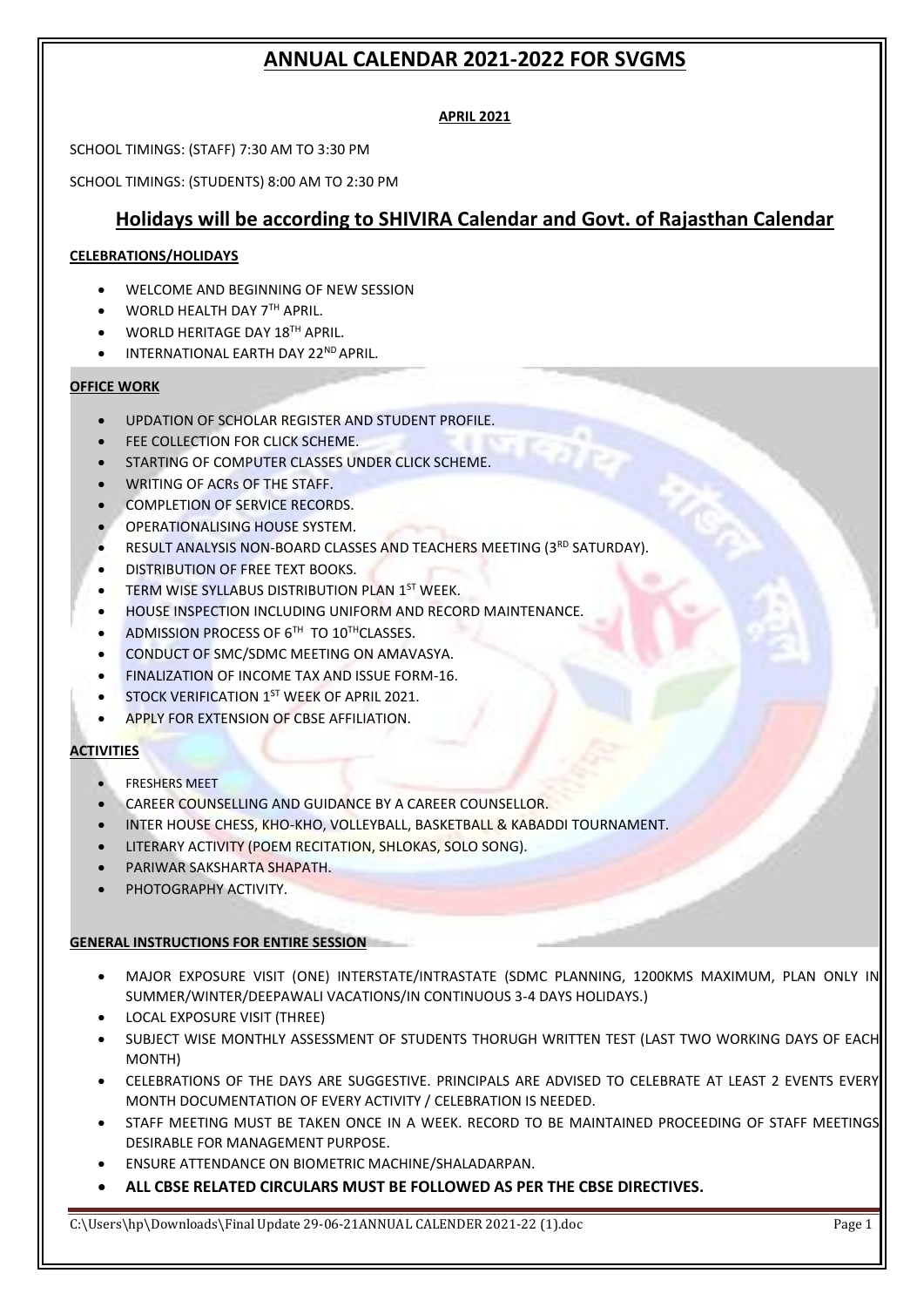|                                    |                   | <b>Time Table</b><br>٠                                                                                                                                                                                                                                                                                            |                         |  |  |
|------------------------------------|-------------------|-------------------------------------------------------------------------------------------------------------------------------------------------------------------------------------------------------------------------------------------------------------------------------------------------------------------|-------------------------|--|--|
| In winter                          | In summer         | <b>Duration</b>                                                                                                                                                                                                                                                                                                   | <b>Name of Activity</b> |  |  |
| 8.30 To 9.00 AM                    | 7.30 To 8.00 AM   | 30 Minutes                                                                                                                                                                                                                                                                                                        | <b>Staff Assignment</b> |  |  |
| 9.00 To 9.30 AM                    | 8.00 To 8.30 AM   | 30 Minutes                                                                                                                                                                                                                                                                                                        | <b>Morning Assembly</b> |  |  |
| 9.30 To 10.10 AM                   | 8.30 To 9.10 AM   | 40 Minutes                                                                                                                                                                                                                                                                                                        | 1 <sup>st</sup> Period  |  |  |
| 10.10 To 10.50 AM                  | 9.10 To 9.50 AM   | 40 Minutes                                                                                                                                                                                                                                                                                                        | 2 <sup>nd</sup> Period  |  |  |
| 10.50 To 11.00 AM                  | 9.50 To 10.00 AM  | 10 Minutes                                                                                                                                                                                                                                                                                                        | Mini Break              |  |  |
| 11.00 To 11.40 AM                  | 10.00 To 10.40 AM | 40 Minutes                                                                                                                                                                                                                                                                                                        | 3rd Period              |  |  |
| 11.40 To 12.20 PM                  | 10.40 To 11.20 AM | 40 Minutes                                                                                                                                                                                                                                                                                                        | 4 <sup>th</sup> Period  |  |  |
| 12.20 To 12.50 PM                  | 11.20 To 11.50 AM | <b>30 Minutes</b>                                                                                                                                                                                                                                                                                                 | <b>Lunch Break</b>      |  |  |
| 12.50 To 1.30 PM                   | 11.50 To 12.30 PM | <b>40 Minutes</b>                                                                                                                                                                                                                                                                                                 | 5 <sup>th</sup> Period  |  |  |
| 1.30 To 2.10 PM                    | 12.30 To 1.10 PM  | 40 Minutes                                                                                                                                                                                                                                                                                                        | 6 <sup>th</sup> Period  |  |  |
| 2.10 To 2.20 PM                    | 1.10 To 1.20 PM   | 10 Minutes                                                                                                                                                                                                                                                                                                        | Mini Break              |  |  |
| 2.20 To 2.55 PM                    | 1.20 To 1.55 PM   | 35 Minutes                                                                                                                                                                                                                                                                                                        | 7 <sup>th</sup> Period  |  |  |
| 2.55 To 3.30 PM                    | 1.55 To 2.30 PM   | 35 Minutes                                                                                                                                                                                                                                                                                                        | 8 <sup>th</sup> Period  |  |  |
| 3.30 To 4.30 PM<br>2.30 To 3.30 PM |                   | 60 Minutes<br>Remedial Teaching, Lesson Planning,<br>contact with parents Representation of<br><b>AFTER</b><br>teaching skills, Home work checking,<br>Involvement of students/ teachers in ICT<br>Labs, spoken English proficiency,<br>enhancement activities, completion of<br>charge work, updation of student |                         |  |  |
|                                    |                   |                                                                                                                                                                                                                                                                                                                   | portfolio               |  |  |

# • **Time Table**

• **ALL CBSE RELATED CIRCULARS MUST BE FOLLOWED AS PER THE CBSE DIRECTIVES.**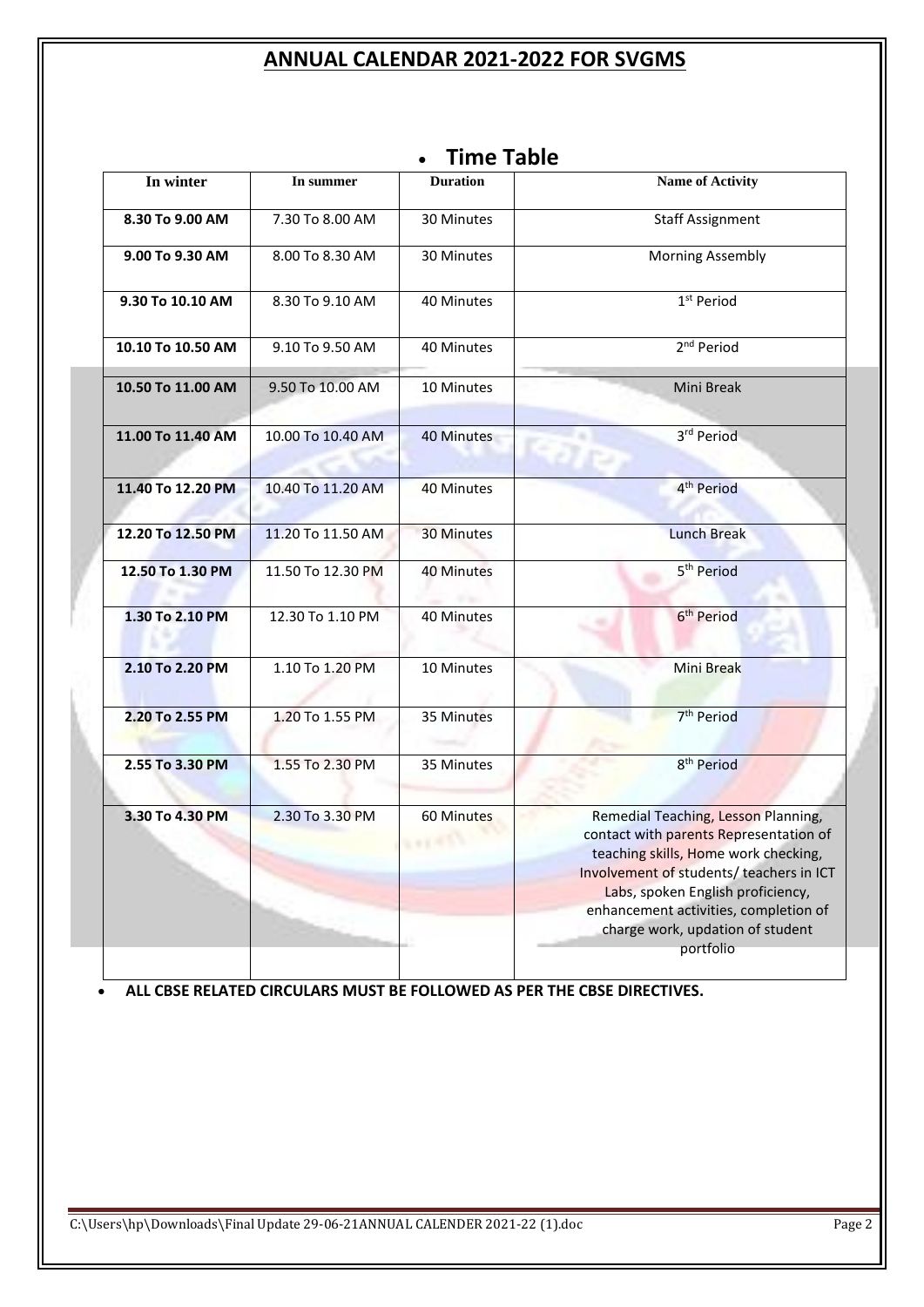## **MAY 2021**

SCHOOL TIMINGS: (STAFF) 7:30 AM TO 3:30 PM SCHOOL TIMINGS: (STUDENTS) 8:00 AM TO 2:30 PM

# **Holidays will be according to SHIVIRA Calendar and Govt. of Rajasthan Calendar**

### **CELEBRATIONS**

- INTERNATIONAL LABOUR DAY 1<sup>ST</sup> MAY.
- WORLD PRESS FREEDOM DAY 3RD MAY.
- RABINDRANATH TAGORE JAYANTI 7TH MAY.
- WORLD RED CROSS DAY, MOTHERS' DAY 8THMAY.
- NATIONAL TECHNOLOGY DAY 11TH MAY.
- NATIONAL SOLIDARITY DAY 13TH MAY.
- WORLD NO TOBACCO DAY 31ST MAY.

### **OFFICE WORK**

- COLLECTION OF MATERIAL FOR VIDYALAYA PATRIKA "PRAVAAH".
- PLANNING FOR HOBBY CLASSES IN SUMMER VACATIONS.
- PTA AND SDMC/SMC MEETING ON AMAVASYA.
- GENDER CELL (GARIMA) MEETING 2ND WEEK.
- ASSIGNMENTS FOR VACATION TO THE STUDENTS.

### **ACTIVITIES**

- INTER HOUSE FOOTBALL, HANDBALL, ATHLETICS, AND HOCKEY TOURNAMENT.
- LITERARY ACTIVITY (ESSAY WRITING COMPETITION).
- CARD MAKING COMPETITION.
- INTER HOUSE SOCIAL SCIENCE SLOGAN WRITING COMPETITION.
- INTER HOUSE REASONING COMPETITION.

#### **GENERAL INSTRUCTIONS FOR ENTIRE SESSION**

- CHECK AND SIGN THE DAILY ATTENDANCE REGISTER.
- **CHECK LATE COMERS AMONG STAFF AND STUDENTS.**
- ENSURE SMOOTH CONDUCT OF MORNING ASSEMBLY.
- SUPERVISION OF: (A) CLEANLINESS, TOILETS, DRINKING WATER SYSTEM, LABS, LIBRARY, AND FIELD ACTIVITIES, FIRE SAFETY AUDIT. (B) CLASS ROOM TEACHING. (C) QUALITY CHECK OF MDM.
- IMPLEMENT & MONITOR VARIOUS ACTIVITIES, POLICIES & PROGRAMME OF MODEL SCHOOL.
- PRINCIPAL'S DIARY/TEACHER DIARY.
- ATTEND PARENTS AND VISITORS, SOLUTION OF PROBLEMS OF STAFF & STUDENTS.
- ADDRESS STUDENTS IN THE MORNING ASSEMBLY.
- FINANCIAL MATTERS. 1. CHECKING OF CASH BOOKS FUND. 2. REGULAR MAINTENANCE OF LEDGERS OF FUND.
- CLASS ROOM (TEACHING LEARNING) OBSERVATION.
- UPDATATION OF SHALA-DARPAN & WEBSITE REGULARLY.
- **ALL CBSE RELATED CIRCULARS MUST BE FOLLOWED AS PER THE CBSE DIRECTIVES.**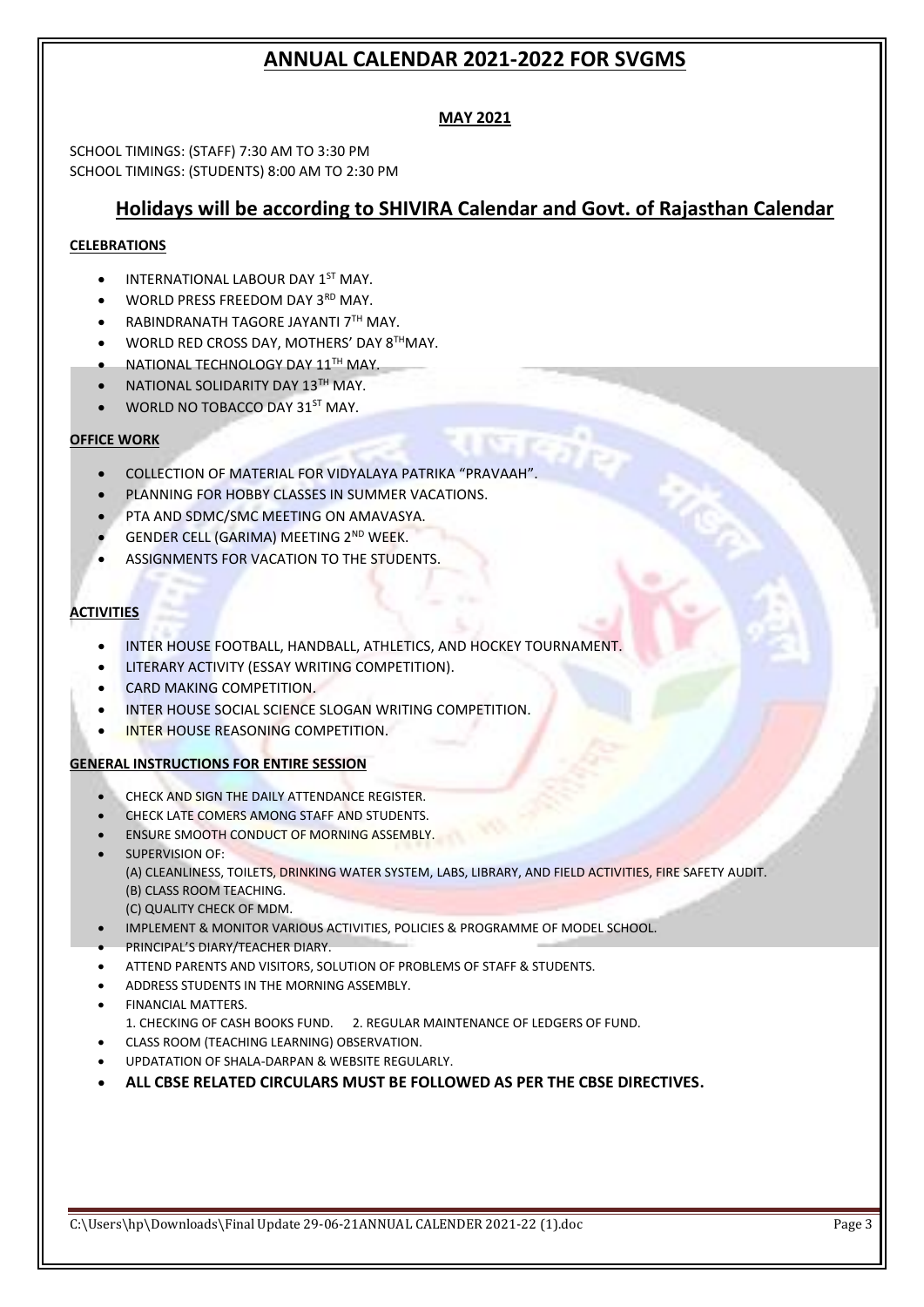#### **JUNE 2021**

SCHOOL TIMINGS: (STAFF) 7:30 AM TO 3:30 PM SCHOOL TIMINGS: (STUDENTS) 8:00 AM TO 2:30 PM

## **Holidays will be according to SHIVIRA Calendar and Govt. of Rajasthan Calendar**

#### **CELEBRATIONS**

- WORLD ENVIRONMENT DAY 5TH JUNE.
- **MAHARANA PRATAP JAYANTI 6TH JUNE.**
- INTERNATIONAL YOGA DAY 21<sup>ST</sup> JUNE.
- BHAMASHAH JAYANTI AND ALUMNI MEET 28TH JUNE.

#### **OFFICE WORK**

- ACADEMIC PLANNING OF SCHOOL TO BE EXECUTED AFTER VACATION.
- SAFETY CERTIFICATION OF BUILDING.
- STAFF CAPACITY BUILDING PROGRAMME.
- SDMC, SMC, PTA MEETING ON 21<sup>TH</sup> JUNE.
- PLANNING FOR MAINTENANCE OF REPAIR WORKS OF BUILDING, FURNITURE, COMPUTERS, LINGUA LAB, K-YAN, ATL LAB, ROBOTICS LAB, SCIENCE LABS ETC.

#### **ACTIVITIES**

- HOBBY CLASSES DURING VACATIONS.
- BAND TRAINING DURING VACATIONS.
- SPOKEN ENGLISH CLASSES DURING VACATIONS.

#### **GENERAL INSTRUCTIONS FOR ENTIRE SESSION**

MONTH –WISE CHECK POINTS. TO BE SENT BEFORE 7TH OF EVERY MONTH.

- INTER CLASS DISPLAY BULLETIN BOARD COMPETITION LAST WORKING DAY OF EVERY MONTH.
- MIS REPORT.
- FUND REQUISITION/CONFIRM SALARY RECEIPT(BEFORE 3RD OF EVERY MONTH)
- MONTHLY STATEMENT OF SCHOOL FUNDS.
- ENROLLMENT POSITION.
- CONDUCT FACULTY AND STAFF MEETING.
- UPDATION OF SCHOOL WEBSITE AND SHALADARPAN.
- DISBURSEMENT OF SALARY(REGULARISE PERIODS OF LEAVE/ABSENT OF STAFF UPLOAD BY 20TH)

#### **ALL CBSE RELATED CIRCULARS MUST BE FOLLOWED AS PER THE CBSE DIRECTIVES.**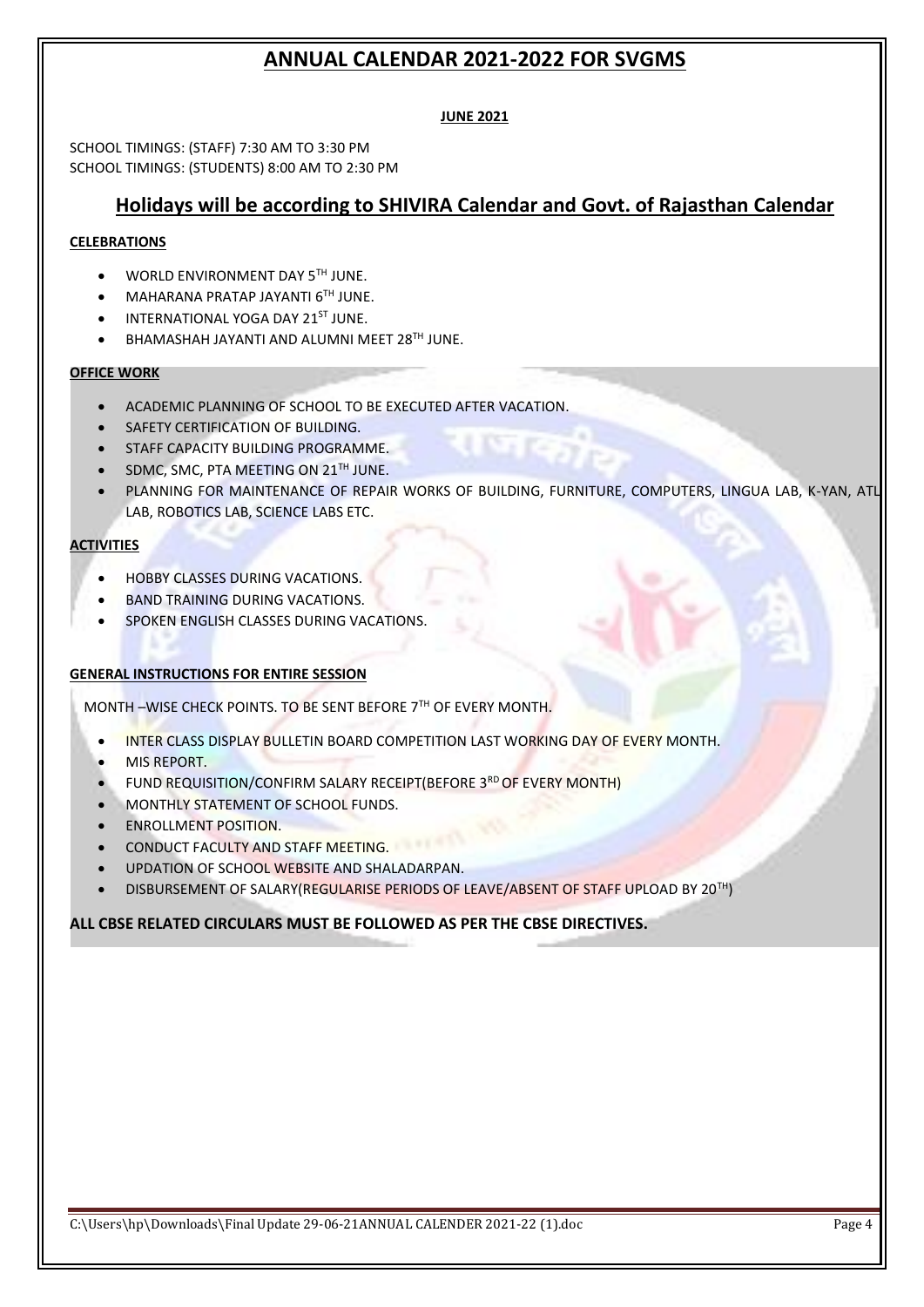### **JULY 2021**

SCHOOL TIMINGS: (STAFF) 7:30 AM TO 3:30 PM

SCHOOL TIMINGS: (STUDENTS) 8:00 AM TO 2:30 PM

# **Holidays will be according to SHIVIRA Calendar and Govt. of Rajasthan Calendar**

OF Bring

राजकीकृ

#### **CELEBRATIONS**

- VAN MAHOTSAV 1<sup>ST</sup> WEEK OF JULY.
- WORLD POPULATION DAY 11TH JULY.
- WORLD YOUTH SKILLS DAY 15TH JULY.
- KARGIL VICTORY DAY 26TH JULY.
- GURU POORNIMA 23RD JULY.
- WORLD NATURE CONSERVATION DAY 28TH JULY.
- PLANTATION WEEK.

#### **OFFICE WORK**

- OASIS SUBMISSION
- PUBLICATION OF VIDYALAYA PATRIKA "PRAVAAH"
- SHALA DARPAN/SCHOOL WEBSITE UPDATATION AS PER CBSE RULES.
- ADMISSION PROCESS OF CLASS  $11<sup>TH</sup>$ .

#### **ACTIVITIES**

- CONSTITUTION OF BAL SANSAD.
- **INVESTITURE CEREMONY 4TH WEEK (STUDENT COUNCIL-HEAD BOY AND HEAD GIRL)**
- **INTER HOUSE YOGA COMPETITION 3RD SATURDAY.**
- INTER HOUSE CHESS, CRICKET, CAROM, YOGA, TABLE TENNIS 4TH SATURDAY.
- INTER HOUSE POSTER DRAFTING, CALLIGRAPHY 3RD WEEK.
- SCHOOL BAND REHEARSAL.
- PTA MEETING ON AMAVASYA.
- SCHOOL LEVEL SOCIAL SCIENCE EXHIBITION 3rd WEEK.
- CLUSTER LEVEL SOCIAL SCIENCE EXHIBITION 4th WEEK.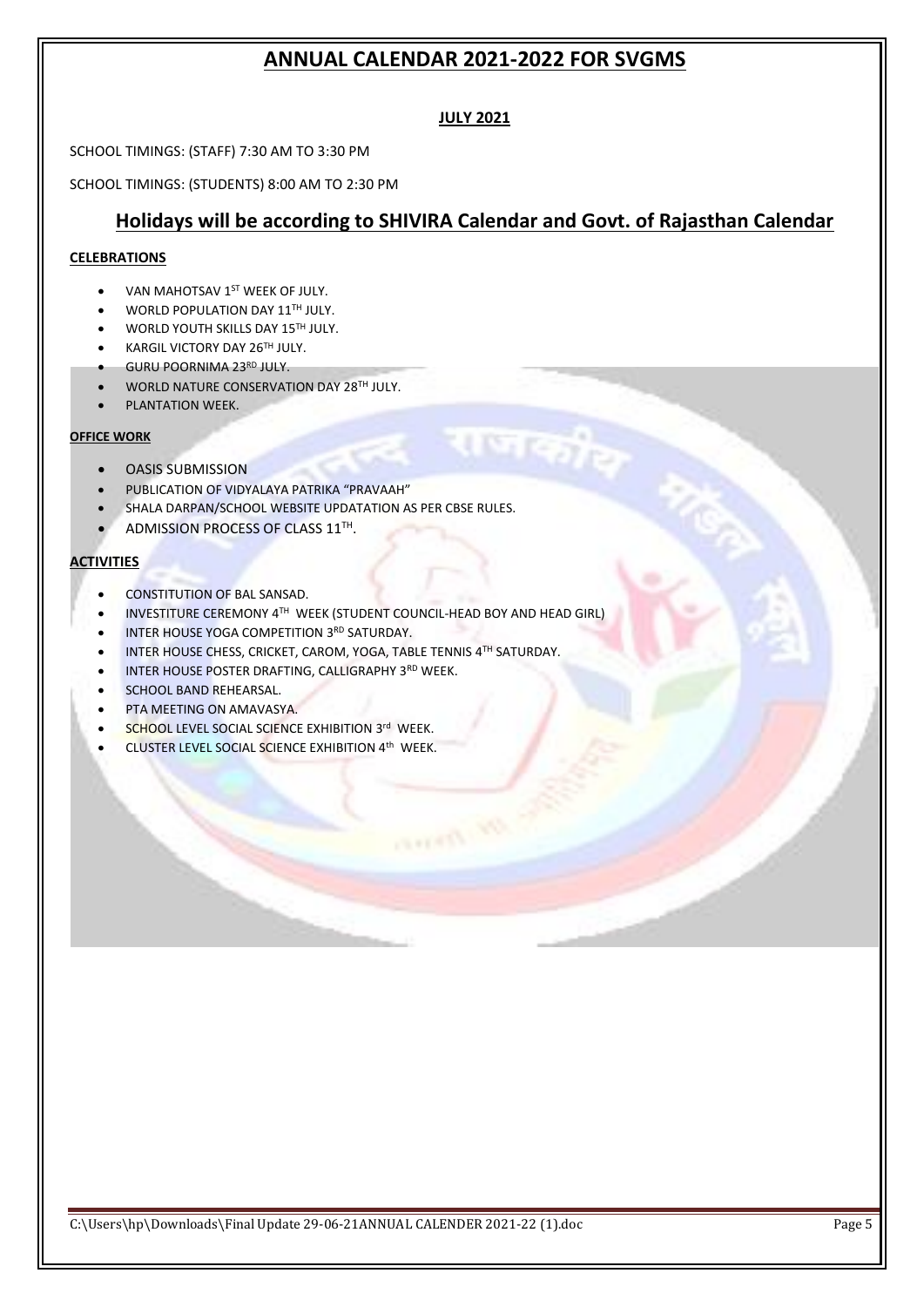## **EXAMINATION SCHEDULE SESSION 2021-22.**

| SR.NO.           | <b>TENTATIVE MONTH</b>                                    | <b>CLASS 6-8</b>      | <b>CLASS 9-10</b>      | <b>CLASS 11-12</b>     |
|------------------|-----------------------------------------------------------|-----------------------|------------------------|------------------------|
|                  | 4 <sup>th</sup> WEEK OF AUGUST 2021                       | PERIODIC ASSESSMENT-1 | <b>PERIODIC TEST-1</b> | <b>PERIODIC TEST-1</b> |
| $\overline{2}$ . | 3 <sup>RD</sup> WEEK OF OCTOBER 2021                      | <b>HALF YEARLY</b>    | PERIODIC TEST-2        | <b>HALF YEARLY</b>     |
| 3.               | 1 <sup>ST</sup> & 2 <sup>ND</sup> WEEK OF JANUARY<br>2022 | PERIODIC ASSESSMENT-2 | PERIODIC TEST-3        | <b>PERIODIC TEST-2</b> |
| $-4.$            | 3 <sup>RD</sup> WEEK OF MARCH 2022                        | ANNUAL EXAM.          | ANNUAL EXAM.           | ANNUAL EXAM.           |

**Troyers** 

् राजकी<sub>षे</sub>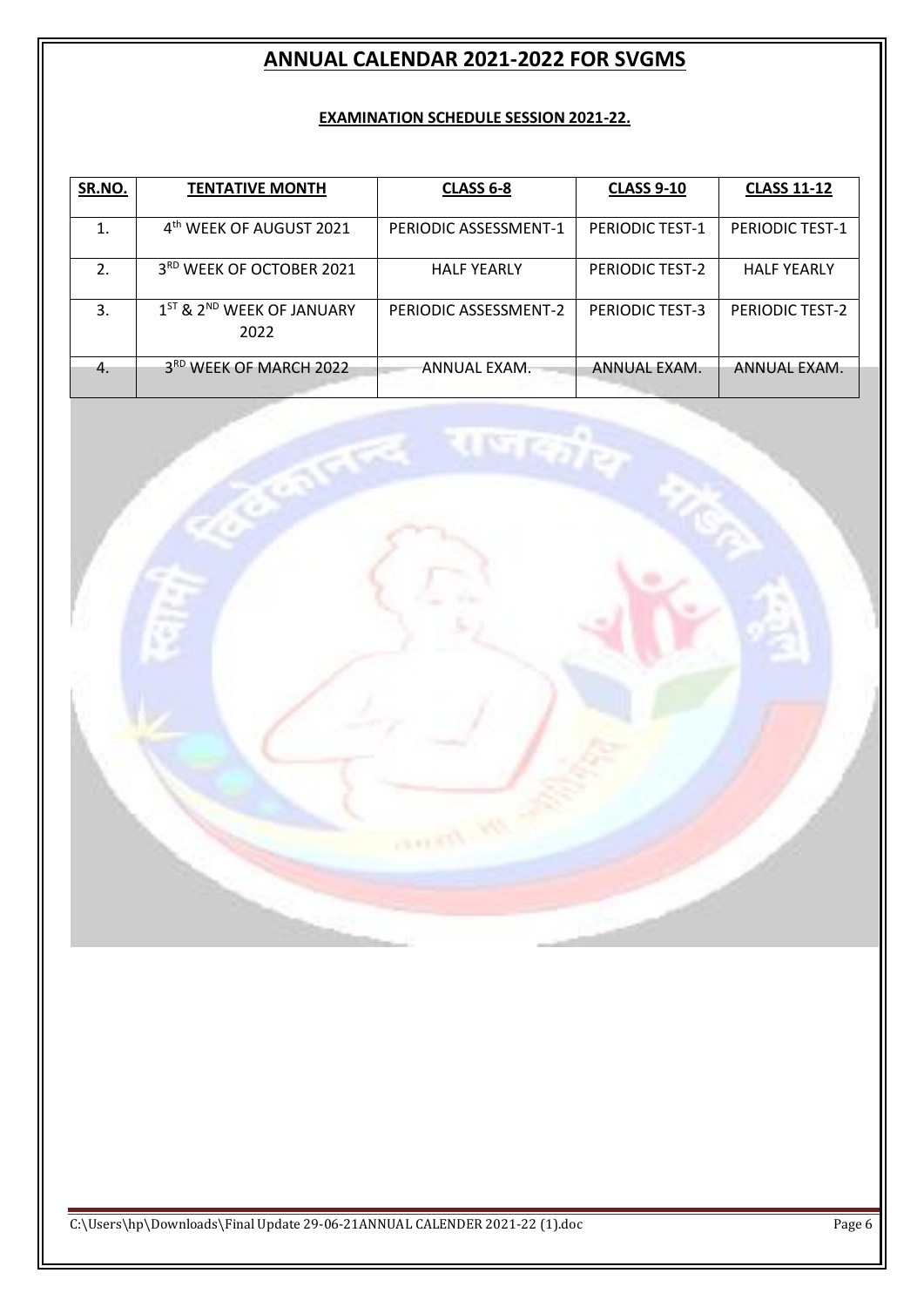## **AUGUST 2021**

SCHOOL TIMINGS: (STAFF) 7:30 AM TO 3:30 PM

SCHOOL TIMINGS: (STUDENTS) 8:00 AM TO 2:30 PM

# **Holidays will be according to SHIVIRA Calendar and Govt. of Rajasthan Calendar**

#### **CELEBRATIONS**

- **HIROSHIMA DAY 6TH AUGUST.**
- **QUIT INDIA MOVEMENT DAY, NAGASAKI DAY 9TH AUGUST.**
- **INTERNATIONAL YOUTH DAY 12TH AUGUST.**
- INDEPENDENCE DAY 15TH AUGUST.

#### **OFFICE WORK**

- SDMC, SMC, PTA MEETING 15<sup>TH</sup> AUGUST.
- MEDICAL CHECKUP, HEALTH CARDS.
- SCHOLARSHIP FORMS INVITATION.
- TEACHER TUNING WITH OTHER SCHOOLS(KV/NAVODAY/GOOD CBSE SCHOOLS).
- **SUBMISSION OF OASIS DATA, HPE PORTAL UPDATION.**
- **REGISTRATION OF CLASS IX & XI AND LOC FOR CLASS 10<sup>TH</sup> AND 12<sup>TH</sup> ON CBSE PORTAL.**

#### **ACTIVITIES**

- **STATE LEVEL SOCIAL SCIENCE EXHIBITION 1st WEEK AT HINDOLI (BUNDI) CLUSTER 01.**
- CAREER COUNSELLING AND GUIDANCE BY CAREER COUNSELLOR.
- FIRST EXPOSURE CUM EXCURSION VISIT(LOCAL)
- **INTER HOUSE DANCE COMPETITION 4TH SATURDAY.**
- INTER HOUSE LAWN TENNIS, BADMINTON AND RURAL GAMES 1ST SATURDAY.
- INTER HOUSE QUIZ COMPETITION (MATH, SCIENCE, G.K., ENGLISH, HINDI ETC.) 3RD SATURDAY.
- INTER HOUSE SPORTS QUIZ 4TH SATURDAY.
- RURAL IT QUIZ PREPARATION.
- **RAKHI MAKING COMPETITION 21ST AUGUST.**
- $\bullet$  1<sup>st</sup> PERIODIC TEST/ASSESSMENT 4TH WEEK.

#### **GENERAL INSTRUCTIONS FOR ENTIRE SESSION**

#### **FOUR VISITS ARE TO BE DONE IN EACH SESSION.**

- SOCIAL SECTOR: VISIT TO INSTITUTES SUCH AS OLD AGE HOME, SPECIAL INSTITUTES FOR CWSN, LEPROSY CENTERS, HOSPITALS, ETC. IN 1<sup>ST</sup> QUARTER (IN MONTH OF JULY)
- SCIENCE AND TECHNOLOGY: LOCAL INDUSTRIES, SCIENCE PARK, TECHNICAL INSTITUTES, DAIRY PLANT, ETC,IN 2ND QUARTER (IN MONTH OF OCTOBER
- HISTORICAL AND ENVIRONMENT: HISTORICAL MOVEMENTS, ECO-PARKS, FOREST AREA, BOTANICAL GARDENS, SANCTUARIES, BIRD WATCHING POINTS, ZOO, ETC. IN 3<sup>RD</sup> QUARTER(IN MONTH OF JANUARY)
- VISIT TO REPUTED SCHOOL/INSTITUTION (IIT, IIM, MEDICAL COLLEGE ETC.) ONCE IN A YEAR.
- ADVENTURES ACTIVITIES, SCOUT GUIDE, SPORTS TOURNAMENTS, SCIENCE EXHIBITIONS & FAIRS ARE ALSO INCORPORATED IN THE ACADEMIC CALENDAR.

## **ALL CBSE RELATED CIRCULARS MUST BE FOLLOWED AS PER THE CBSE DIRECTIVES.**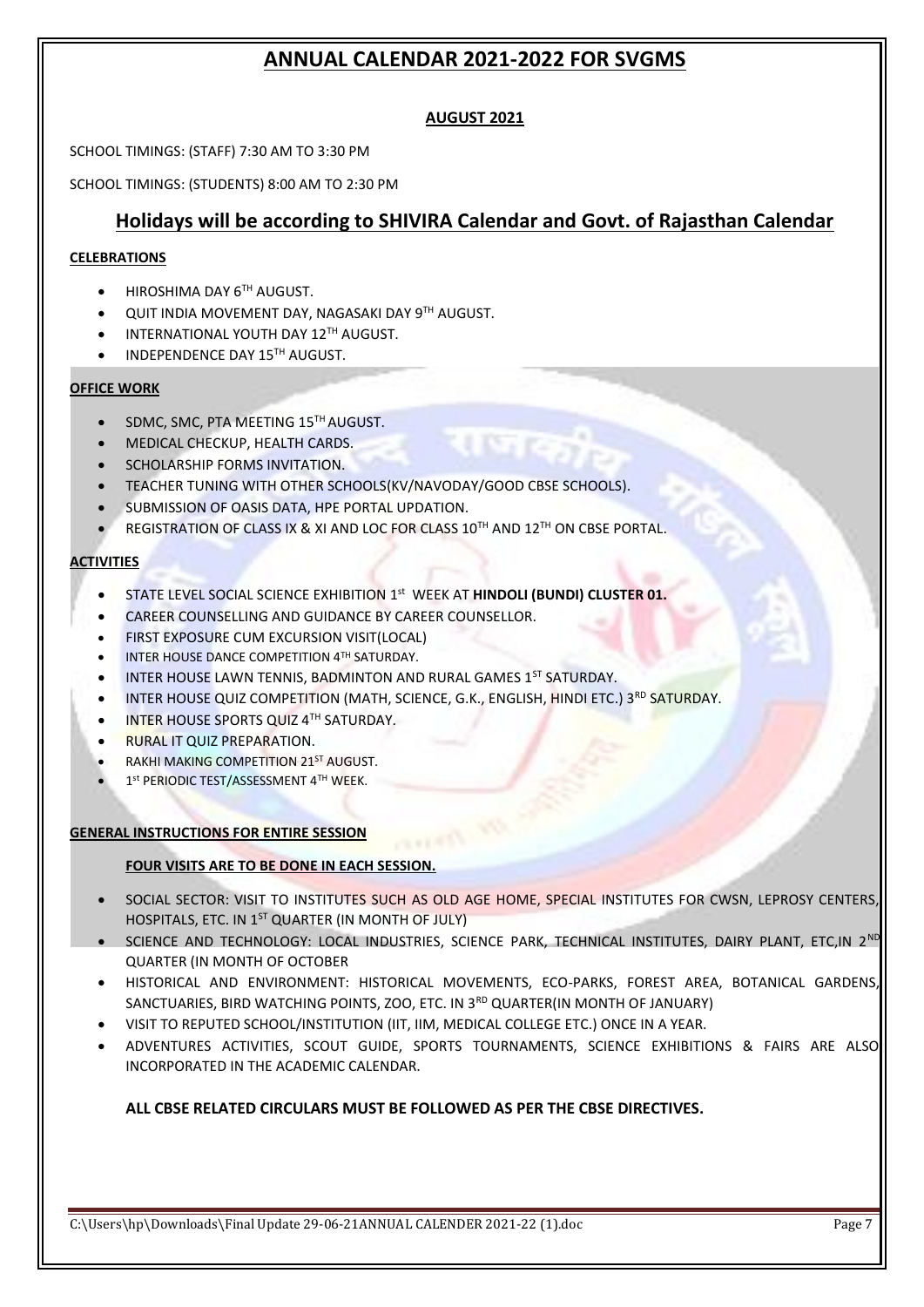## **SEPTEMBER 2021.**

SCHOOL TIMINGS: (STAFF) 7:30 AM TO 3:30 PM

SCHOOL TIMINGS: (STUDENTS) 8:00 AM TO 2:30 PM

# **Holidays will be according to SHIVIRA Calendar and Govt. of Rajasthan Calendar**

ा ज*को*ठ

### **CELEBRATIONS**

- **TEACHER'S DAY 5TH SEPTEMBER.**
- **INTERNATIONAL LITERACY DAY 8TH SEPTEMBER.**
- HINDI DIWAS 14TH SEPTEMBER (14 TO 28 SEPTEMBER HINDI PAKHWARA)
- **WORLD FIRST AID DAY 14TH SEPTEMBER.**
- INTERNATIONAL DAY OF DEMOCRACY 15TH SEPTEMBER.
- WORLD OZONE DAY 16TH SEPTEMBER.
- INTERNATIONAL DAY OF PEACE 21TH SEPTEMBER.

#### **OFFICE WORK**

- PTA, SMC, SDMC MEETING ON AMAVASYA.
- **SUBMISSION OF OASIS DATA, HPE PORTAL UPDATION.**
- REGISTRATION OF CLASS IX & XI AND LOC FOR CLASS 10TH AND 12TH ON CBSE PORTAL.

## **ACTIVITIES.**

- **SCHOOL LEVEL SCIENCE EXHIBITION 1ST WEEK**
- **CLUSTER LEVEL SCIENCE EXHIBITION 2ND WEEK.**
- STATE LEVEL SCIENCE EXHIBITION 3<sup>rd</sup> WEEK AT **KHERWARA (UDAIPUR) CLUSTER 13**
- SCHOOL LEVEL MODEL EDUCATOR COMPETITION UP TO 30TH SEPTEMBER
- **INTERHOUSE FUN GAMES 3RD SATURDAY.**
- SECOND EXCURSION CUM EXPOSURE VISIT LOCAL.
- SCHOOL LEVEL DRAWING AND PAINTING AND ART AND CRAFT COMPETETION 4TH WEEK.

#### **GENERAL INSTRUCTIONS FOR ENTIRE SESSION**

TO PREPARE COMPREHENSIVE SCHEDULE/PLANS FOR THE ENTIRE SESSION.

- SDMC MEETINGS.
- NOTEBOOK CHECKING.
- SCOUTS AND GUIDES ACTIVITIES.
- PLANNING FOR LOW ACHIEVERS AND BRIGHT STUDENTS.
- CCA & SPORTS ACTIVITIES.
- MEDICAL CHECK UP.
- ENSURE FIRE SAFETY AND BASIC AMENITIES & CLEANLINESS(SWACHCHHATA).

#### **ALL CBSE RELATED CIRCULARS MUST BE FOLLOWED AS PER THE CBSE DIRECTIVES.**

**CONTRACT**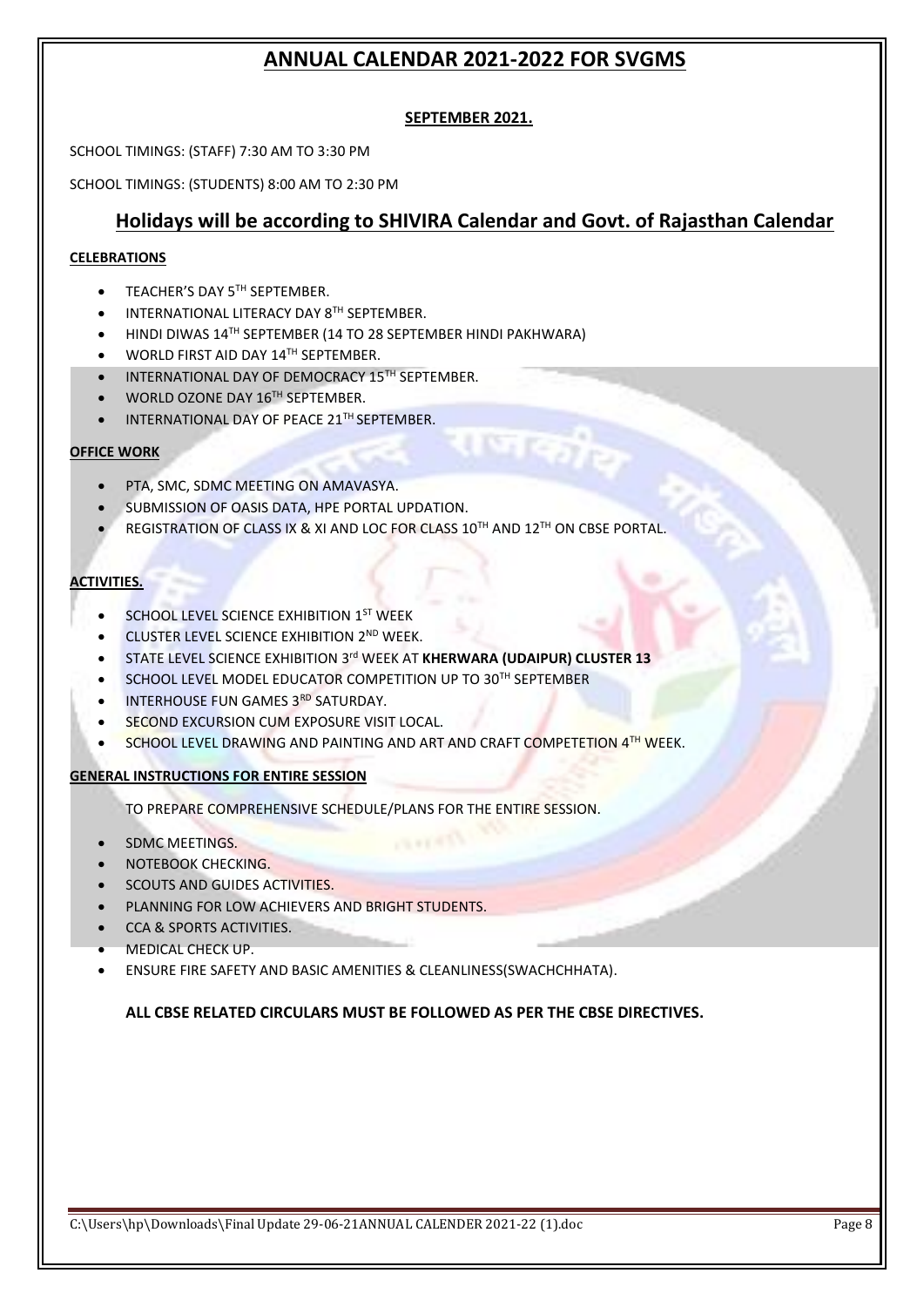## **OCTOBER 2021**

SCHOOL TIMINGS: (STAFF) 8:30 AM TO 4:30 PM

SCHOOL TIMINGS: (STUDENTS) 9:00 AM TO 3:30 PM

# **Holidays will be according to SHIVIRA Calendar and Govt. of Rajasthan Calendar**

usi

#### **CELEBRATIONS.**

- VIGILANCE WEEK
- INTERNATIONAL NONVIOLENCE DAY/GANDHI JAYANTI, SHASTRI JAYANTI 2<sup>ND</sup> OCTOBER.
- WORLD TEACHER'S DAY 5TH OCTOBER.
- **INTERNATIONAL DAY OF THE GIRL CHILD 11TH OCTOBER.**
- WORLD STUDENT'S DAY (DR.APJ ABDUL KALAM'S BIRTH DAY)15TH OCTOBER.
- UNITED NATIONS DAY 24TH OCTOBER.

#### **OFFICE WORK**

- PTA, SMC, SDMC MEETING ON AMAVASYA.
- SUBMISSION OF OASIS DATA, HPE PORTAL UPDATION.
- REGISTRATION OF CLASS IX & XI AND LOC FOR CLASS 10TH AND 12TH ON CBSE PORTAL.

#### **ACTIVITIES**

- CLUSTER LEVEL DRAWING & PAINTING AND ART & CRAFT COMPETITION 1<sup>st</sup> WEEK.
- **STATE LEVEL DRAWING-PAINTING AND ART & CRAFT COMPETITION 2<sup>ND</sup> WEEK AT NIWAI (TONK) CLUSTER 8**

or from

- CAREER COUNSELLING AND GUIDANCE BY A CAREER COUNSELLOR.
- CLUSTER LEVEL MODEL EDUCATOR COMPETITION UP TO 20TH.
- **INTER HOUSE RANGOLI AND MEHANDI COMPETITION 3RD SATURDAY.**
- 2<sup>ND</sup> PERIODIC TEST/ASSESSMENT/HALF YEARLY/TERM-1 EXAM. 3RD WEEK.

## **ALL CBSE RELATED CIRCULARS MUST BE FOLLOWED AS PER THE CBSE DIRECTIVES.**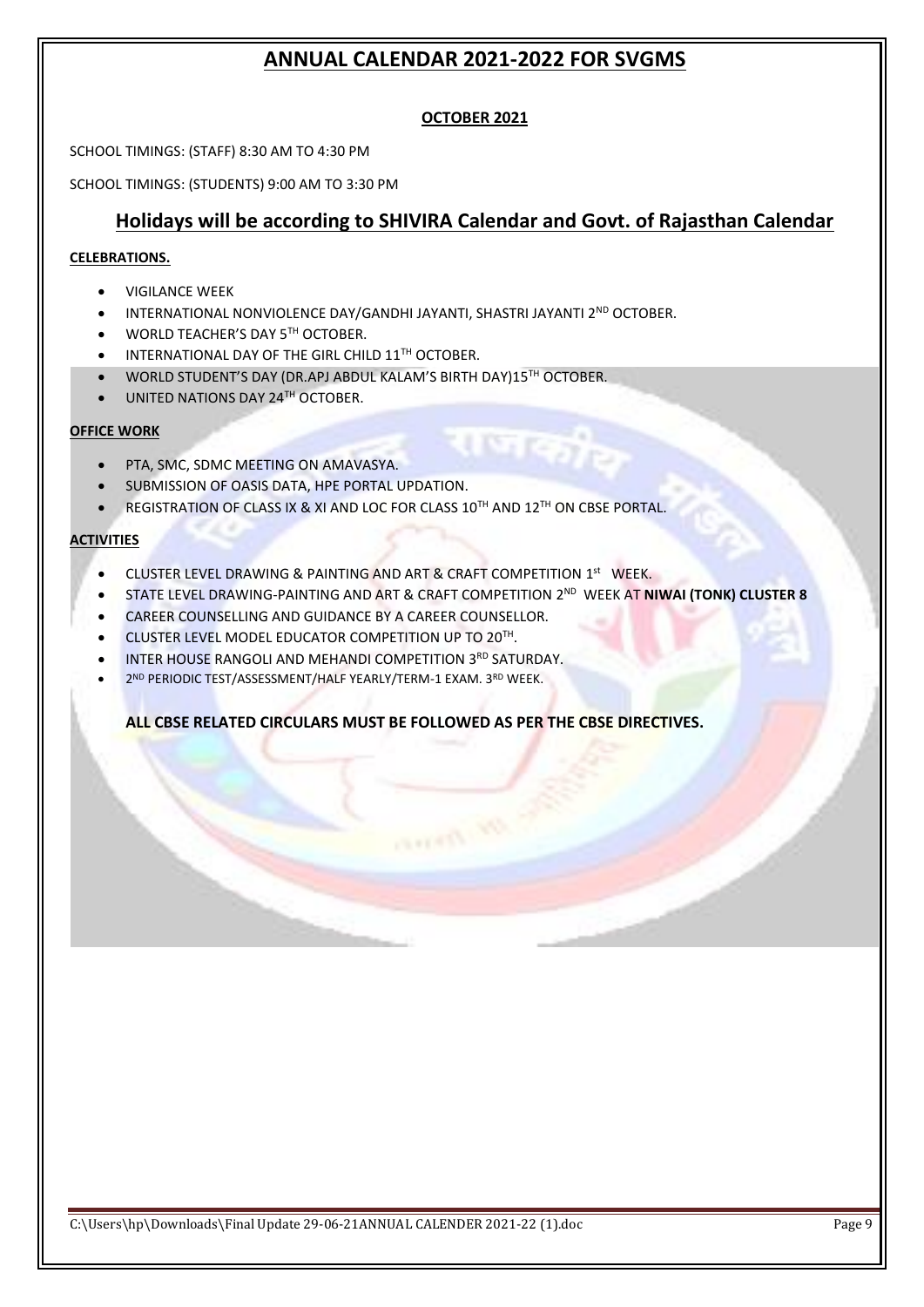### **NOVEMBER 2021**

SCHOOL TIMINGS: (STAFF) 8:30 AM TO 4:30 PM

SCHOOL TIMINGS: (STUDENTS) 9:00 AM TO 3:30 PM

## **Holidays will be according to SHIVIRA Calendar and Govt. of Rajasthan Calendar**

#### **CELEBRATIONS**

- RASHTRIYA SHIKSHA DIWAS, MAULANA AZAD JANM DIWAS 11TH NOVEMBER.
- BAL DIWAS 14TH NOVEMBER.
- **U.N.O. BAL ADHIKAR DIWAS 18<sup>TH</sup> NOVEMBER.**
- DAY FOR ELIMINATION OF VIOLENCE AGAINST WOMEN 25TH NOVEMBER.

#### **OFFICE WORK**

- REVIEW FIRE SAFETY AND PROVISIONS OF OTHER BASIC AMENITIES.
- TEACHER'S TUNING WITH OTHER SCHOOLS(KV/NAVODAYA/GOOD CBSE SCHOOLS)
- PTA, SMC, SDMC MEETING ON AMAVASYA.

#### **ACTIVITIES**

- SCHOOL LEVEL EXTEMPORE (ENGLISH & HINDI) 2<sup>ND</sup> WEEK.
- CLUSTER LEVEL EXTEMPORE ENGLISH AND HINDI 3RD WEEK.
- STATE LEVEL EXTEMPORE (ENGLISH & HINDI) 4 TH WEEK **AT SAGWARA (DUNGARPUR) CLUSTER 3**
- INTER HOUSE COMPETITION, ARCHERY, BOXING, WRESTLING COMPETITION.
- INTER HOUSE MIME, MONO ACTING COMPETITION.
- BAL MELA CELEBRATION, INTER HOUSE FANCY DRESS COMPETITION 3RD WEEK.
- SCHOOL BAND REHEARSAL.

**ALL CBSE RELATED CIRCULARS MUST BE FOLLOWED AS PER THE CBSE DIRECTIVES.**

or from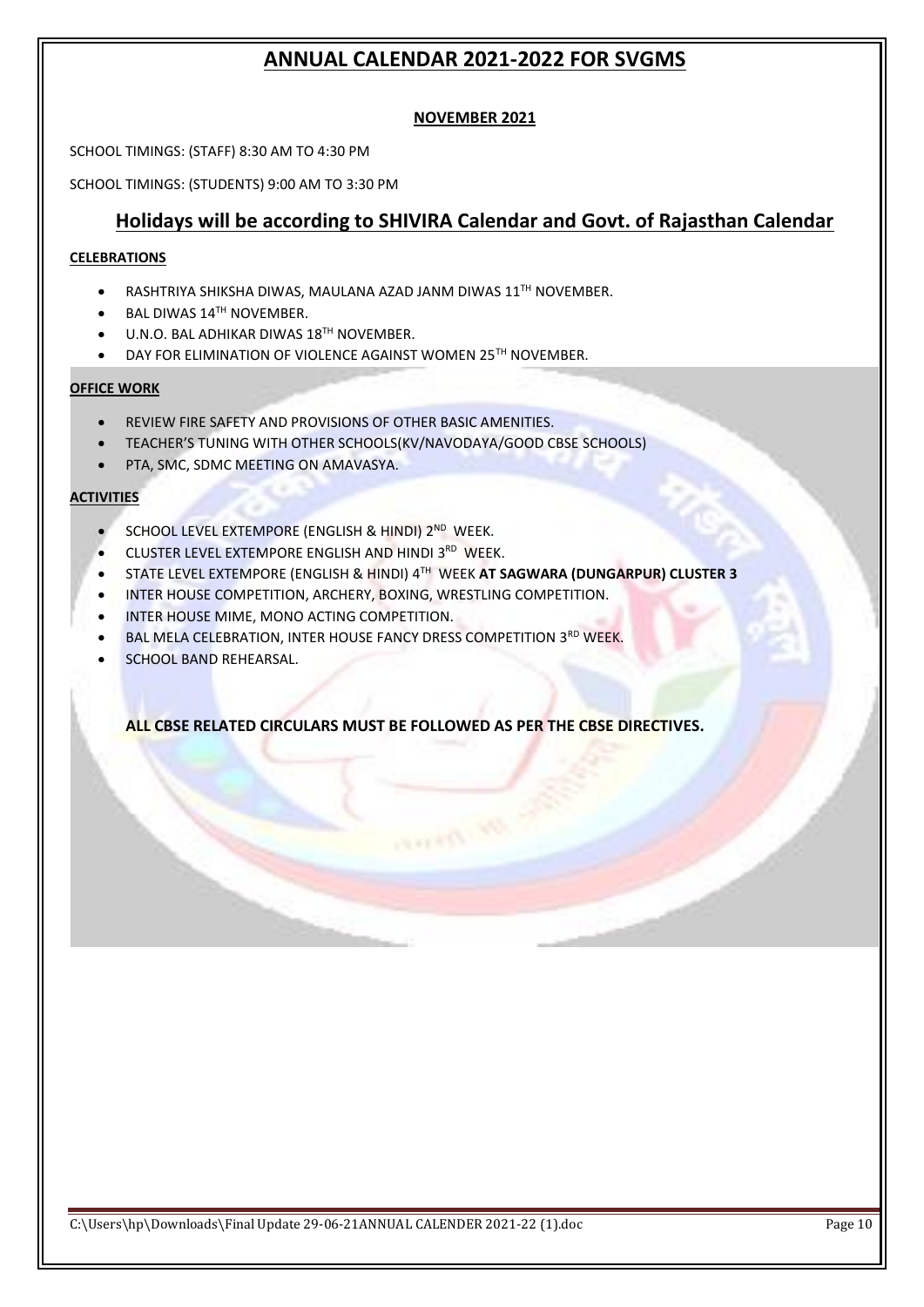## **DECEMBER 2021.**

SCHOOL TIMINGS: (STAFF) 8:30 AM TO 4:30 PM

SCHOOL TIMINGS: (STUDENTS) 9:00 AM TO 3:30 PM

## **Holidays will be according to SHIVIRA Calendar and Govt. of Rajasthan Calendar**

#### **CELEBRATIONS**

- $\bullet$  WORLD AIDS DAY  $1^{ST}$  DECEMBER.
- $\blacktriangleright$  ARMED FORCES FLAG DAY 7TH DECEMBER.
- $\bullet$  UNICEF DAY  $8^{TH}$  DECEMBER.
- HUMAN RIGHTS DAY 10TH DECEMBER.
- VIJAY DIWAS 16TH DECEMBER.
- NATIONAL MATHEMATICS DAY 22<sup>ND</sup> DECEMBER.
- KISAN DIWAS 23RD DECEMBER.
- GOOD GOVERNANCE DAY, CHRISTMAS DAY 25TH DECEMBER.

#### **OFFICE WORK**

- PTA, SMC, SDMC MEETING ON AMAVASYA.
- ACR SUBMISSION OF MINISTRIAL STAFF.

#### **ACTIVITIES**

- **SCHOOL LEVEL MATH OLYMPIAD 1ST WEEK.**
- CLUSTER LEVEL MATHS OLYMPIAD 2ND WEEK.
- STATE LEVEL MATHS OLYMPIAD 22ND DECEMBER AT **JHALRAPATAN (JHALAWAR) CLUSTER 4**
- **PRE-BOARD PAPER FORMATION BY SUBJECT TEACHERS ACCORDING TO CBSE(4TH WEEK)**
- COMPLETION OF SYLLABUS.
- ASSIGNMENTS TO STUDENTS FOR WINTER VACATION.
- STATE LEVEL MODEL EDUCATOR COMPETITION BY 10THDEC. (UPLOAD ON YOUTUBE) **POKRAN (JAISALMER) CLUSTER 5**
- INTER HOUSE CLAY MODEL COMPETITION 3RD WEEK.
- **INTER HOUSE FUN GAMES 4THWEEK.**

**ALL CBSE RELATED CIRCULARS MUST BE FOLLOWED AS PER THE CBSE DIRECTIVES.**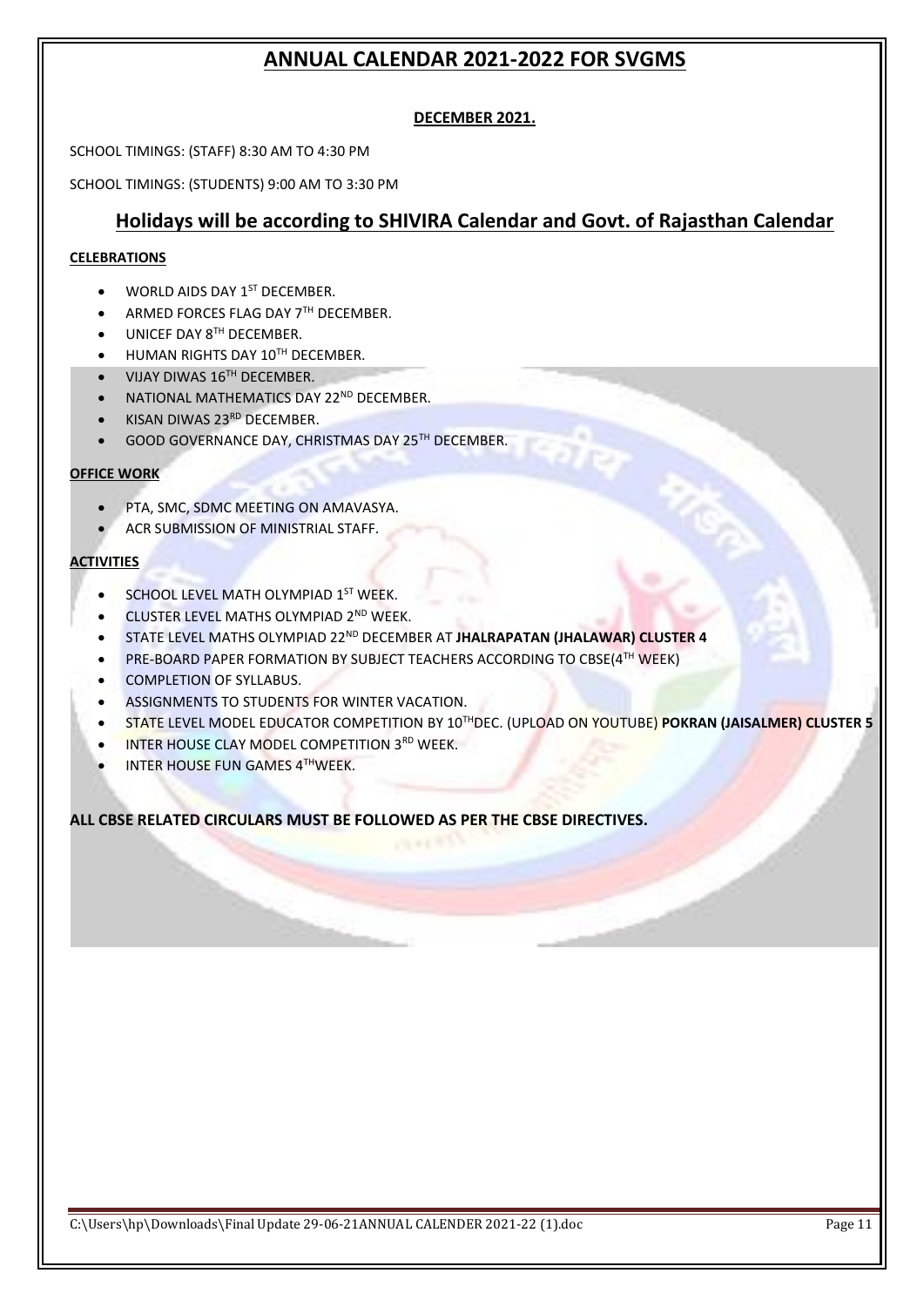### **JANUARY 2022.**

SCHOOL TIMINGS: (STAFF) 8:30 AM TO 4:30 PM

SCHOOL TIMINGS: (STUDENTS) 9:00 AM TO 3:30 PM

## **Holidays will be according to SHIVIRA Calendar and Govt. of Rajasthan Calendar**

गजक¦<sub>ट</sub>

### **CELEBRATIONS.**

- NATIONAL YOUTH DAY, SWAMI VIVEKANANDA JAYANTI, CAREER DAY 12TH JANUARY.
- MAKAR SAKRANTI, PONGAL 14TH JANUARY.
- SUBHASH CHANDRA BOSE JAYANTI 23RD JANUARY.
- NATIONAL VOTER'S DAY 25TH JANUARY.
- **REPUBLIC DAY CELEBRATION 26TH JANUARY.**
- SHAHEED DIWAS 30TH JANUARY(2 MINUTES SILENCE PRAYER AT 11:00 AM MUST BE OBSERVED)

### **OFFICE WORK**

• PTA, SMC, SDMC MEETING 26TH JANUARY.

## **ACTIVITIES**

- 3RD PERIODIC TEST/ASSESSMENT EXAM. 1ST AND 2ND WEEK.
- SCHOOL LEVEL ENGLISH DRAMA COMPETITION 2<sup>ND</sup> WEEK.
- CLUSTER LEVEL ENGLISH DRAMA COMPETITION 3RD WEEK.
- STATE LEVEL ENGLISH DRAMA COMPETITION 4 TH WEEK AT **BAP (JODHPUR) CLUSTER 9.**
- SUBJECT WISE WEEKLY TEST FOR BOARD CLASSES.
- PRE-BOARD EXAM. X AND XII (2<sup>ND</sup> WEEK AND 4<sup>TH</sup> WEEK)
- MOCK PRACTICAL CLASS X, XII.
- **CBSE PRACTICALS AS PER BOARD DIRECTION.**
- $\bullet$  CLASS 6TH TO 8TH INTER SECTION, QUIZ (ENGLISH, HINDI) 1ST WEEK.
- $\bullet$  CLASS 6<sup>TH</sup> TO 8<sup>TH</sup> INTER SECTION, QUIZ (MATHS) 2<sup>ND</sup> WEEK.
- $\bullet$  CLASS 6<sup>TH</sup> TO 8<sup>TH</sup> INTER SECTION, QUIZ (SCIENCE) 3<sup>RD</sup> WEEK.
- CLASS 6<sup>TH</sup> TO 8<sup>TH</sup> INTER SECTION, QUIZ (SST) 4<sup>TH</sup> WEEK.
- 3<sup>RD</sup> EXPOSURE CUM EXCURSION VISIT LOCAL.

**ALL CBSE RELATED CIRCULARS MUST BE FOLLOWED AS PER THE CBSE DIRECTIVES.**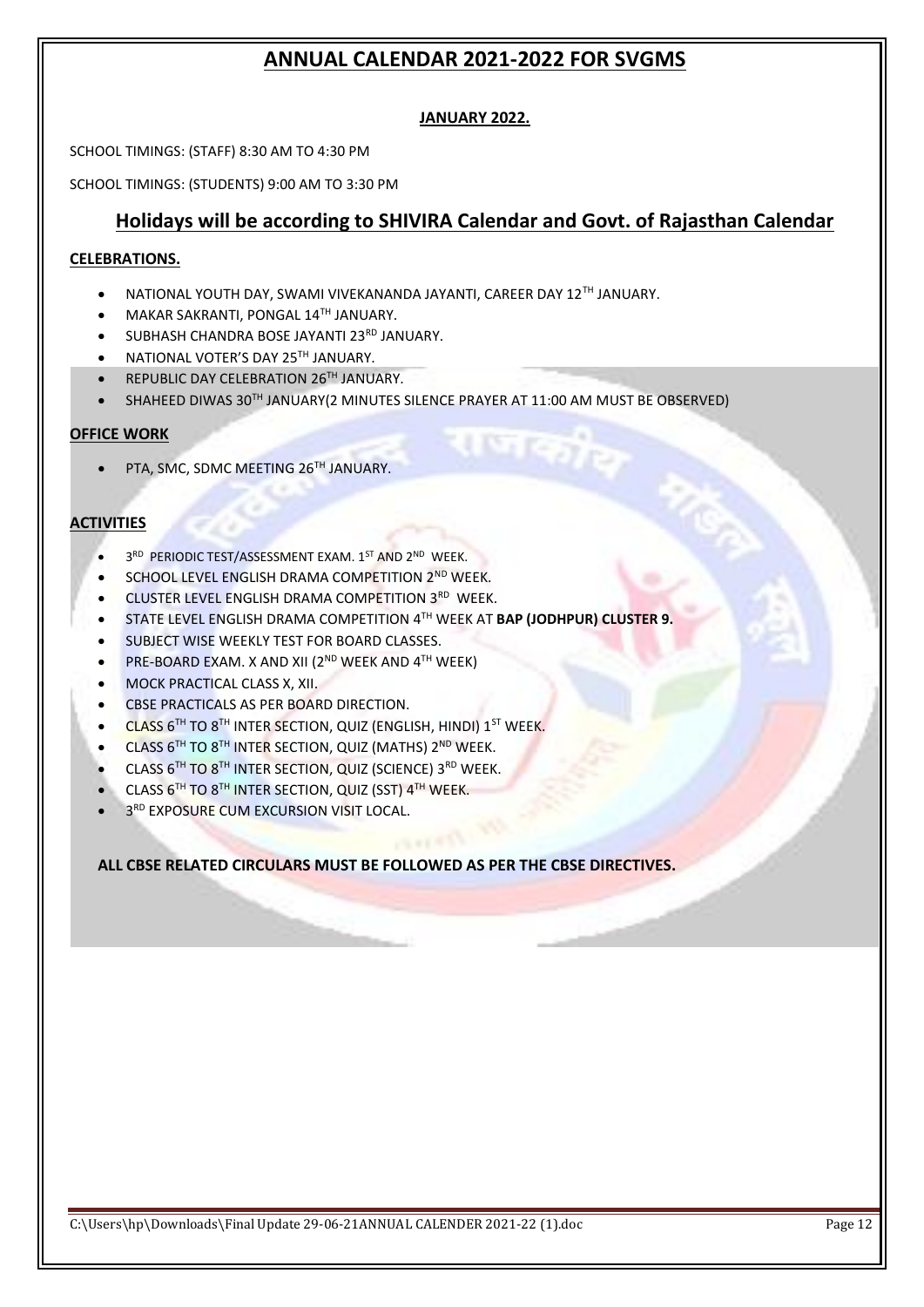## **FEBRUARY 2022.**

SCHOOL TIMINGS: (STAFF) 8:30 AM TO 4:30 PM

SCHOOL TIMINGS: (STUDENTS) 9:00 AM TO 3:30 PM

# **Holidays will be according to SHIVIRA Calendar and Govt. of Rajasthan Calendar**

#### **CELEBRATIONS.**

- VASANT PANCHAMI 5TH FEB.
- **CHHATRAPATI SHIVAJI JAYANTI 19TH FEB.**
- INTERNATIONAL MOTHER LANGUAGE DAY 21 FEB.
- $\bullet$  SCOUT AND GUIDE DAY 22<sup>ND</sup> FEB.
- NATIONAL SCIENCE DAY 28<sup>TH</sup> FEB.
- NATIONAL DEWORMING DAY 29TH FEB.

#### **OFFICE WORK.**

- HEALTH CHECKUP OF STUDENTS AND RECORD UPDATATION.
- **PTA, SMC, SDMC MEETING ON AMAVASYA.**
- ADVERTISEMENT FOR ADMISSION PROCESS.

#### **ACTIVITIES.**

- COMPLETION AND REVISION OF SYLLABUS.
- SUBJECT WISE WEEKLY TEST FOR BOARD CLASSES.
- **SCIENCE PRACTICAL PREPARATIONS.**
- CBSE PRACTICALS AS PER BOARD DIRECTION.
- RESULT ANALYSIS PRE-BOARD.
- COMMUNITY AWARENESS PROGRAMME REGARDING SOCIAL ISSUES 1ST WEEK.
- GUEST LECTURE ON POLICE SYSTEM, ROAD SAFETY 2ND WEEK.
- **INTER SECTION QUIZ SCIENCE, MATH 3RD WEEK.**
- **GUEST LECTURE BY SOCIAL EMINENT PERSONALITY 4TH WEEK.**
- SPELL BEE(SPELLING COMPETITION).

**ALL CBSE RELATED CIRCULARS MUST BE FOLLOWED AS PER THE CBSE DIRECTIVES.**